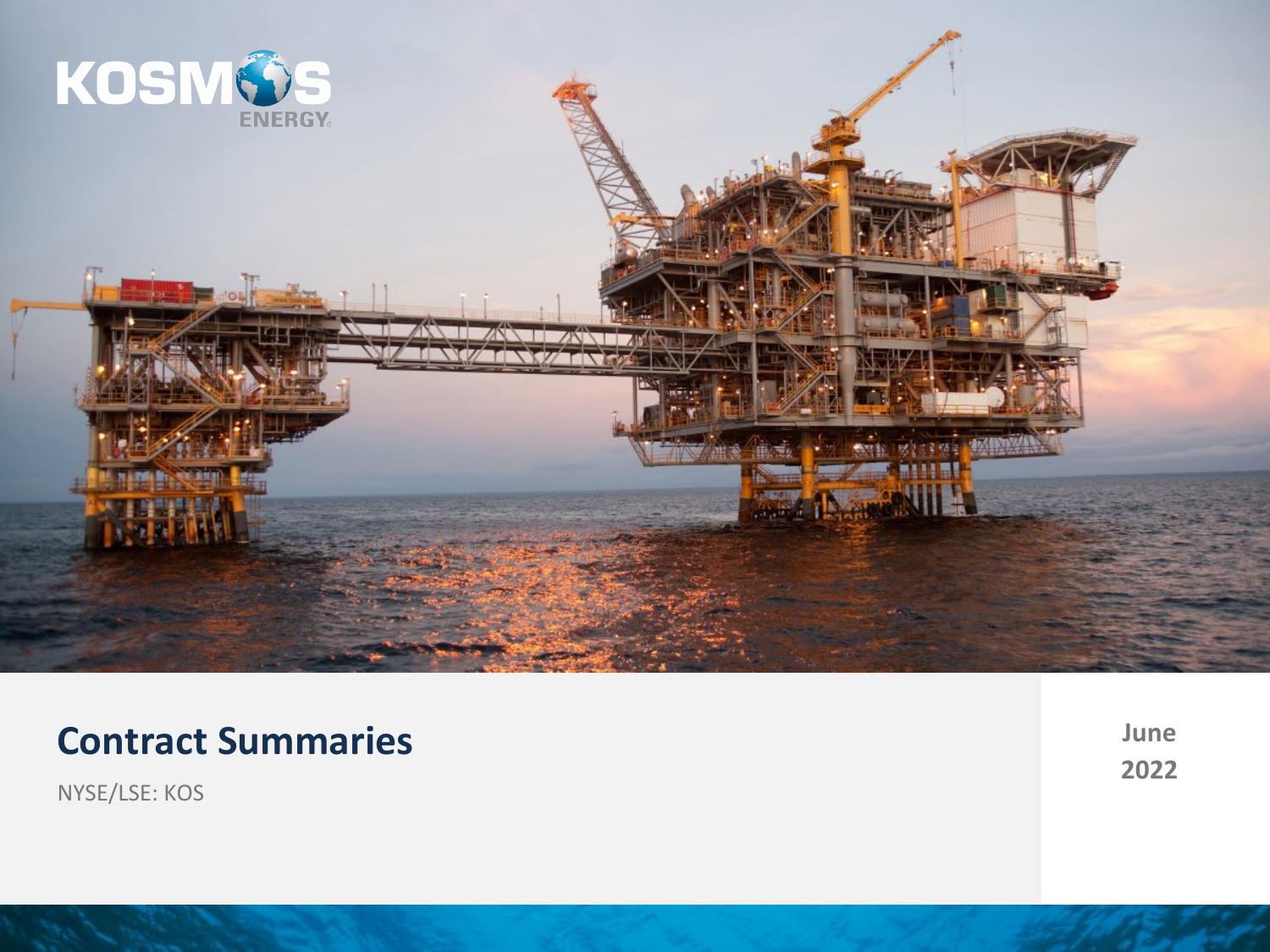# **Equatorial Guinea**



## Blocks EG-21, S, W, EG-24 and G

|                                 | EG-21, S and W                | <b>EG-24</b>                  | G                             |
|---------------------------------|-------------------------------|-------------------------------|-------------------------------|
| Contract Type                   | <b>PSC</b>                    | <b>PSC</b>                    | <b>PSC</b>                    |
|                                 |                               |                               |                               |
| <b>Exploration Period (yrs)</b> | $3 + 2 + (1 ext.) + (1 ext.)$ | $3 + 2 + (1 ext.) + (1 ext.)$ | $2 + 2 + (1 ext.) + (1 ext.)$ |
| Production Period (yrs)         | $25 + (5 ext.)$               | $25 + (5 ext.)$               | 30                            |
|                                 |                               |                               |                               |
| Equity (%)                      |                               |                               |                               |
| Kosmos                          | 40%                           | 40%                           | 40.4%                         |
| <b>State</b>                    | 20%                           | 20%                           | 5%                            |
|                                 |                               | $(+10\%$ option)              |                               |
|                                 |                               |                               |                               |
| <b>Royalty</b>                  |                               |                               |                               |
| Production <40,000              | 13%                           | 13%                           | N/A                           |
| Production 40,001 - 80,000      | 14%                           | 14%                           | N/A                           |
| Production 80,001 - 120,000     | 15%                           | 15%                           | N/A                           |
| Production 120,001 - 140,000    | 15%                           | 15%                           | N/A                           |
| Production >140,000             | 16%                           | 16%                           | N/A                           |
|                                 |                               |                               |                               |
| Production <30,000              | N/A                           | N/A                           | 11%                           |
| Production 30,001 - 60,000      | N/A                           | N/A                           | 12%                           |
| Production 60,001 - 80,000      | N/A                           | N/A                           | 14%                           |
| Production 80,001 - 100,000     | N/A                           | N/A                           | 15%                           |
| Production >100,000             | N/A                           | N/A                           | 16%                           |
|                                 |                               |                               |                               |
| Cost Recovery                   | 70%                           | 65%                           | 70%                           |
| Corporate Tax                   | 35%                           | 35%                           | 35%                           |
|                                 |                               |                               |                               |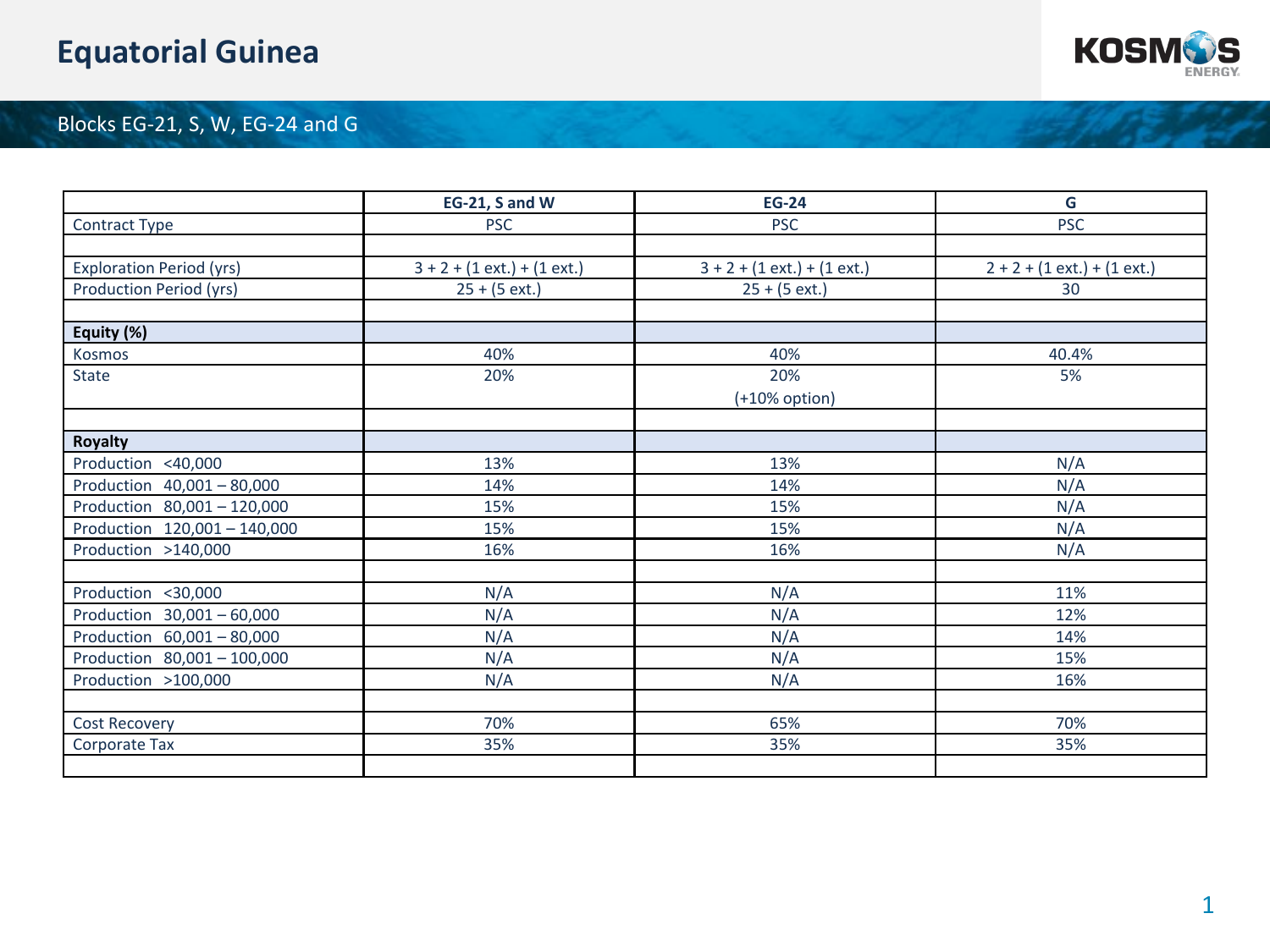# **Equatorial Guinea**



## Blocks EG-21, S, W, EG-24 and G

|                             | EG-21, S and W             | <b>EG-24</b>                                          | G                |
|-----------------------------|----------------------------|-------------------------------------------------------|------------------|
| <b>Profit Oil</b>           |                            |                                                       |                  |
| <b>Contractor Share</b>     |                            | <b>Accumulated Total Production (Million Barrels)</b> |                  |
| 80%                         | $0 - 70$                   | $0 - 90$                                              | N/A              |
| 70%                         | 70-140                     | 90-200                                                | N/A              |
| 65%                         | 140-200                    | N/A                                                   | N/A              |
| 60%                         | 200-400                    | 200-300                                               | N/A              |
| 50%                         | <b>Over 400</b>            | 300-400                                               | N/A              |
| 40%                         | N/A                        | <b>Over 400</b>                                       | N/A              |
|                             |                            |                                                       |                  |
| 92.3%                       | N/A                        | N/A                                                   | $0 - 200$        |
| 80.8%                       | N/A                        | N/A                                                   | 200-350          |
| 69.2%                       | N/A                        | N/A                                                   | 350-450          |
| 57.7%                       | N/A                        | N/A                                                   | 450-550          |
| 46.2%                       | N/A                        | N/A                                                   | <b>Over 550</b>  |
|                             |                            |                                                       |                  |
| Bonuses (\$ mm)             |                            |                                                       |                  |
| Signature                   | \$2                        | \$2.5                                                 | \$0.75           |
| Commerciality               | \$2                        | \$5                                                   | \$0.75           |
| <b>Additional Signature</b> |                            |                                                       |                  |
| First Oil                   | $\overline{\text{S2}}$     | $\overline{\varsigma}$ 3                              | N/A              |
| 20 kboepd                   | $\overline{\text{S2}}$     | $\overline{\xi}$                                      | N/A              |
| 30 kboepd                   | N/A                        | N/A                                                   | $\overline{\xi}$ |
| 40 kboepd                   | $\overline{\overline{53}}$ | $\overline{\frac{1}{5}}$                              | N/A              |
| 60 kboepd                   | $\overline{\overline{5}}$  | $\overline{\overline{5}}$                             | $\overline{\xi}$ |
| 100 kboepd                  | N/A                        | N/A                                                   | \$4              |
| 120 kboepd                  | \$6                        | \$5                                                   | N/A              |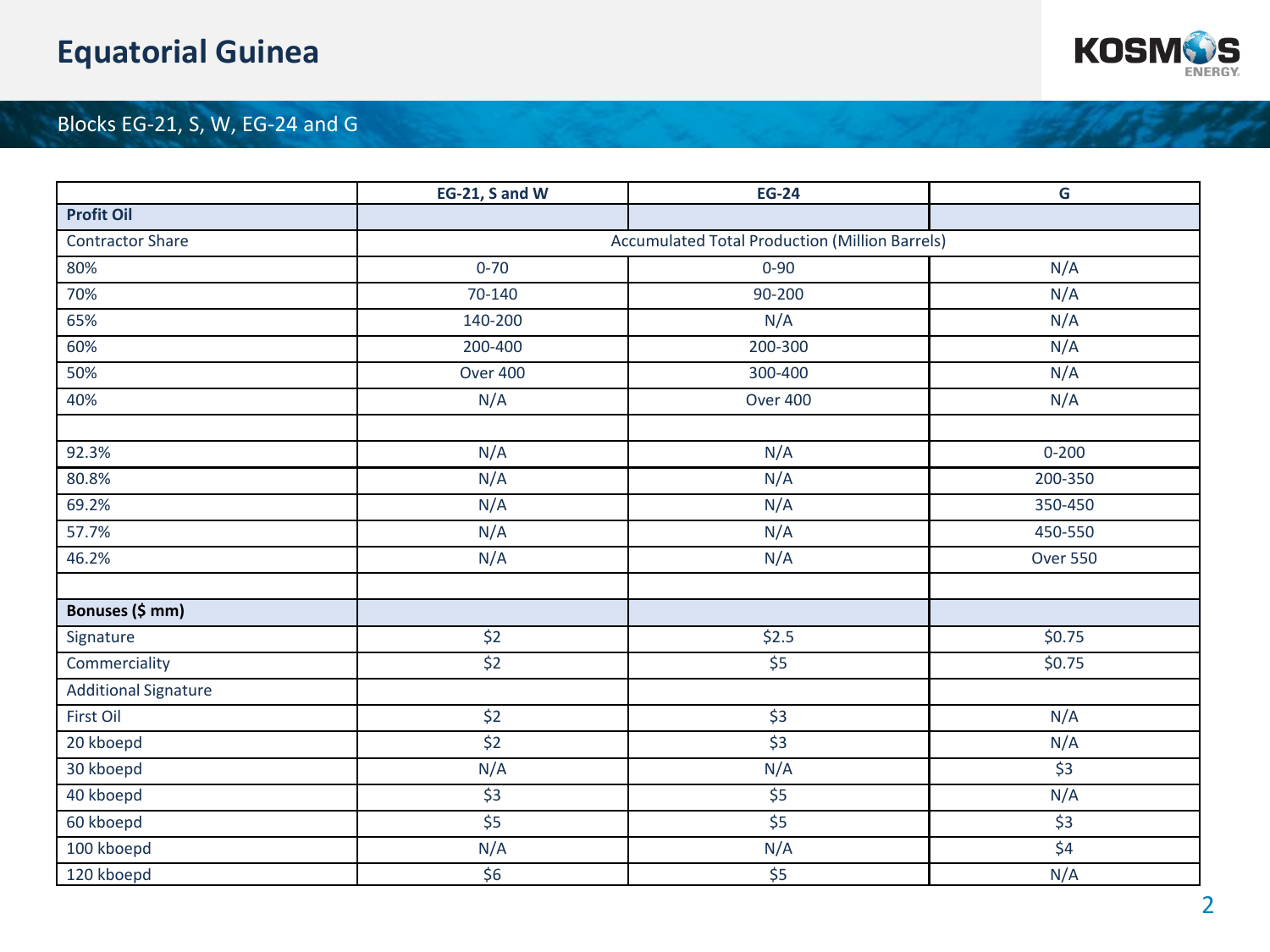

## West Cape Three Points & Deepwater Tano

| Contract Type: Petroleum Agreement   | <b>West Cape Three Points</b>  | <b>Deepwater Tano</b>          |
|--------------------------------------|--------------------------------|--------------------------------|
| <b>Exploration Period (yrs)</b>      | $3 + 2 + 2$ (+3 for deepwater) | $3 + 2 + 2$ (+3 for deepwater) |
| <b>Exploitation Period (yrs)</b>     | 30 (less exploration period)   | 30 (less exploration period)   |
|                                      |                                |                                |
| Equity (%)                           |                                |                                |
| Kosmos - Production (before Royalty) | 30%                            | 17%                            |
| National Oil Company - Production    | $10% + 2.5%$                   | $10% + 5.0%$                   |
| <b>Jubilee Tract Participation</b>   | 54.3660%                       | 45.63340%                      |
|                                      |                                |                                |
| <b>Royalty &amp; Taxes (%)</b>       |                                |                                |
| Oil                                  | 5%                             | 5%                             |
| Gas                                  | 5%                             | 3%                             |
| <b>Income Tax</b>                    | 35%                            | 35%                            |
| Dividend Withholding Tax             | 10%                            | 10%                            |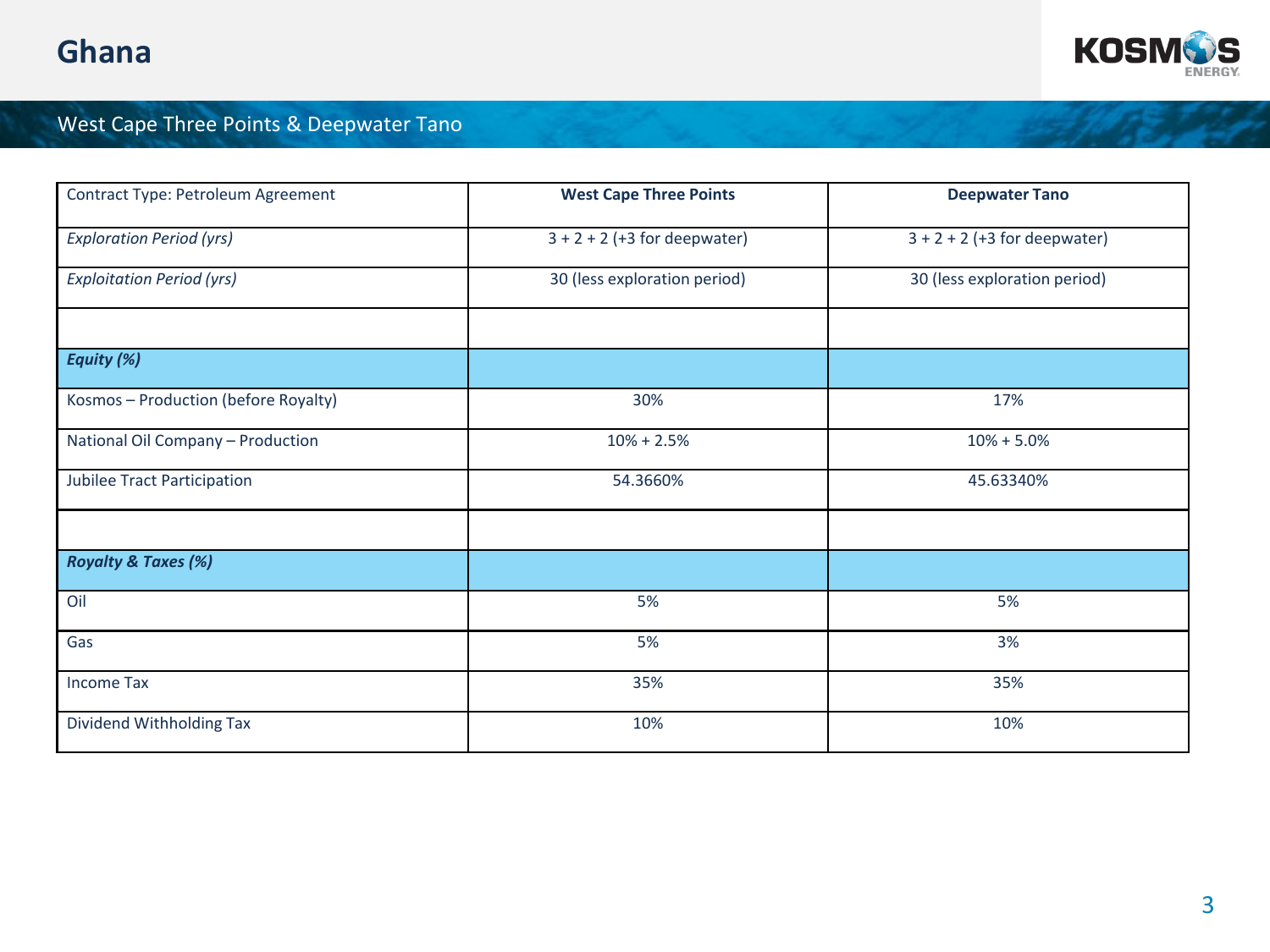

#### West Cape Three Points & Deepwater Tano

*Additional Oil Entitlement (AOE) – Calculation by block and by DPA – There will be three separate AOE calculations – WCTP Jubilee, DWT Jubilee, and TEN*

AOE Total AOE = (FAn + SAn + TAn + ZAn) / Weighted Average Market Price

| <b>First Account</b><br>Second Account<br><b>Third Account</b><br>Fourth Account<br><b>Fifth Account</b> | $FA_n = (FA_{n-1}(1 + a + i)) + NCF$<br>$SA_n = (SA_{n-1}(1 + b + i)) + NCF$<br>$TA_n = (TA_{n-1}(1 + c + i)) + NCF$<br>$YA_n = (YA_{n-1}(1 + d + i)) + NCF$<br>$ZA_n = (ZA_{n-1}(1 + d + i)) + NCF$ | <b>NCF</b><br>nth period in question<br>n.<br>$n-1$ | Net Cash Flow for nth period<br>Period immediately preceding<br>One subtracted from the quotient of the USIGWPI for the<br>calendar year second preceding the year in question |              |
|----------------------------------------------------------------------------------------------------------|------------------------------------------------------------------------------------------------------------------------------------------------------------------------------------------------------|-----------------------------------------------------|--------------------------------------------------------------------------------------------------------------------------------------------------------------------------------|--------------|
|                                                                                                          | <b>Contractor Rate of Return</b>                                                                                                                                                                     | AOE Rate (%)                                        | <b>Contractor Rate of Return</b>                                                                                                                                               | AOE Rate (%) |
| a                                                                                                        | >25%                                                                                                                                                                                                 | 7.5%                                                | >19%                                                                                                                                                                           | 5%           |
| b                                                                                                        | $>30\%$                                                                                                                                                                                              | 15%                                                 | >20%                                                                                                                                                                           | 10%          |
| C                                                                                                        | >40%                                                                                                                                                                                                 | 25%                                                 | >25%                                                                                                                                                                           | 15%          |
| d                                                                                                        |                                                                                                                                                                                                      |                                                     | $>30\%$                                                                                                                                                                        | 20%          |
| e                                                                                                        |                                                                                                                                                                                                      |                                                     | >40%                                                                                                                                                                           | 25%          |

| Abandonment Accrual (whichever comes first) | <b>West Cape Three Points</b> | <b>Deepwater Tano</b> |
|---------------------------------------------|-------------------------------|-----------------------|
| Reserves Depletion                          | 50%                           | 50%                   |
| Years prior to abandonment                  |                               |                       |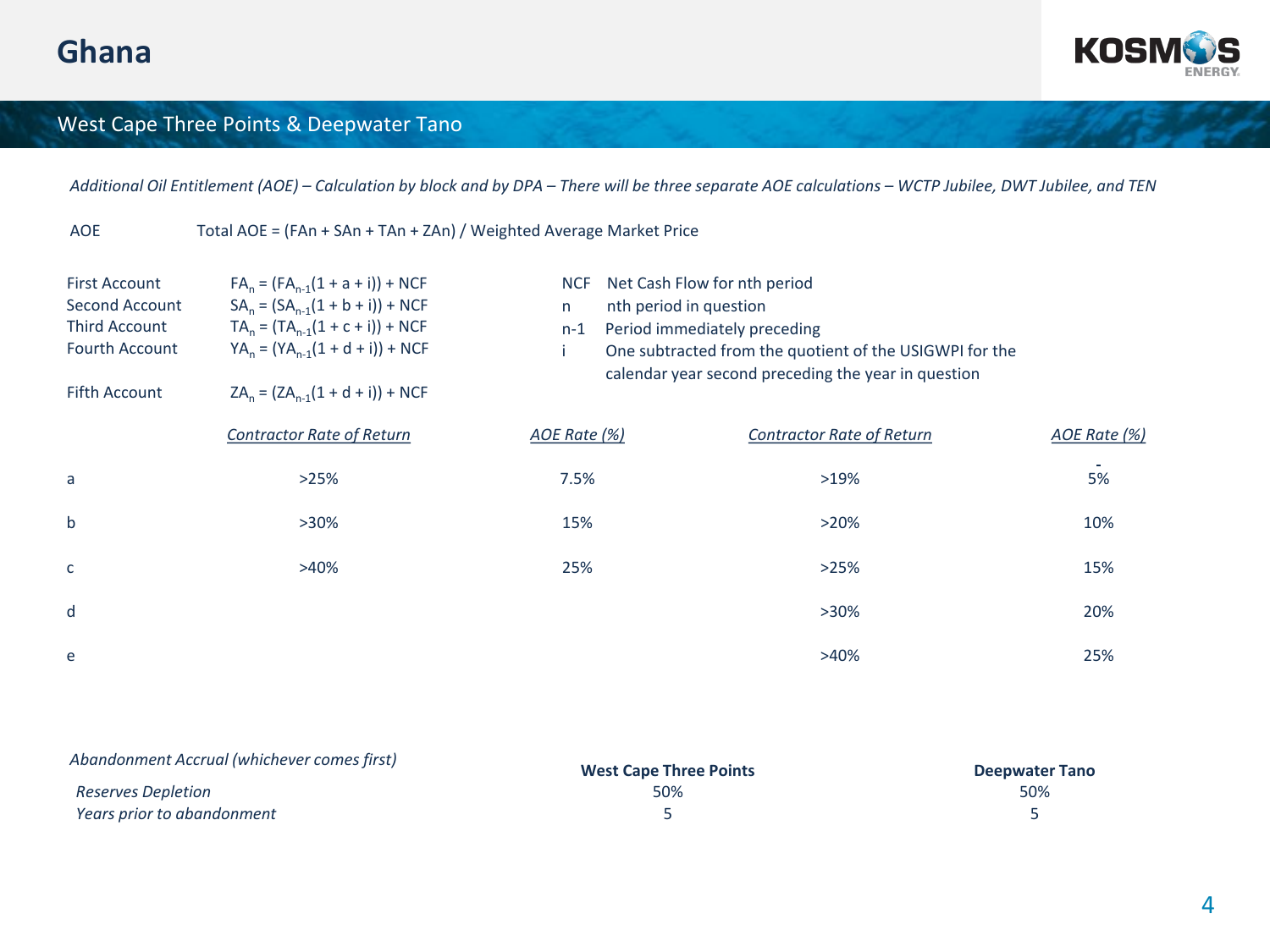## **Mauritania**



## Blocks C-8 and C-12

| <b>Contract Type: Production Sharing Contract</b> |  |  |  |
|---------------------------------------------------|--|--|--|
|---------------------------------------------------|--|--|--|

 $\geq 2.5$  and < 3.0 39 61%  $\geq 3.0$  42% 58%

| <b>Exploration Period (yrs)</b>                        |                             |                             | <b>Bonuses</b>                           |                   |           |
|--------------------------------------------------------|-----------------------------|-----------------------------|------------------------------------------|-------------------|-----------|
| Oil: $4 + 3 + 3$                                       |                             |                             |                                          |                   |           |
| Gas: $4 + 3 + 3 + (5 ext.)$                            |                             |                             | <b>Signature Bonus:</b>                  | US\$ 1 MM         |           |
|                                                        |                             |                             | <b>Commerciality Bonus:</b>              | US\$ 0.5 MM       |           |
| <b>Exploitation Period (yrs)</b>                       |                             |                             |                                          |                   |           |
| Oil: 25 + (10 ext.)                                    |                             |                             | <b>Production Bonuses:</b>               |                   |           |
| $Gas: 30 + (10 ext.)$                                  |                             |                             | Rate                                     | <b>Bonus</b>      |           |
|                                                        |                             |                             | 25,000 BOEPD                             | US\$ 6 MM         |           |
| Equity (%)                                             |                             |                             | 50,000 BOEPD                             | US\$ 8 MM         |           |
| Kosmos: 28%                                            |                             |                             | 100,000 BOEPD                            | <b>US\$ 12 MM</b> |           |
|                                                        |                             |                             | 150,000 BOEPD                            | <b>US\$ 20 MM</b> |           |
| National Oil Company: 10% (+4% option)                 |                             |                             |                                          |                   |           |
|                                                        |                             |                             | Other                                    |                   |           |
| Royalty & Taxes                                        |                             |                             | Surface Rentals (\$/km <sup>2</sup> /yr) |                   |           |
|                                                        | Oil                         | Gas                         | Phase 1                                  |                   | \$2       |
| Royalty (%)                                            | $\mathcal{L}^{\mathcal{L}}$ | $\mathcal{L}_{\mathcal{A}}$ | Phase 2                                  |                   | \$3       |
| Cost recovery (%)                                      | 55%                         | 62%                         | Phase 3                                  |                   | \$4       |
| Corporate tax (%)                                      | 27%                         | 27%                         | Exploitation                             |                   | \$170     |
| <b>Profit Oil Calculation</b>                          |                             |                             | Training (\$ m/yr)                       |                   | \$300-600 |
| R-Factor based                                         |                             |                             | Surface Rentals (\$/km <sup>2</sup> /yr) |                   |           |
|                                                        |                             |                             | Phase 1                                  |                   | \$2       |
| R = Cumulative Net Revenue (less Exploitation Costs) / |                             |                             | Phase 2                                  |                   | \$3       |
| <b>Exploration + Development Costs</b>                 |                             |                             | Phase 3                                  |                   | \$4       |
|                                                        |                             |                             | Exploitation                             |                   | \$170     |
| Profit Oil Tranches                                    |                             |                             | Training (\$ m/yr)                       |                   | \$300-600 |
| Value of R                                             | <b>State Share</b>          | <b>Contractor Share</b>     |                                          |                   |           |
| < 1.0                                                  | 31%                         | 69%                         |                                          |                   |           |
| $\geq 1.0$ and < 1.5                                   | 33%                         | 67%                         |                                          |                   |           |
| $\geq 1.5$ and < 2.0                                   | 35%                         | 65%                         |                                          |                   |           |
| $\geq 2.0$ and < 2.5                                   | 37%                         | 63%                         |                                          |                   |           |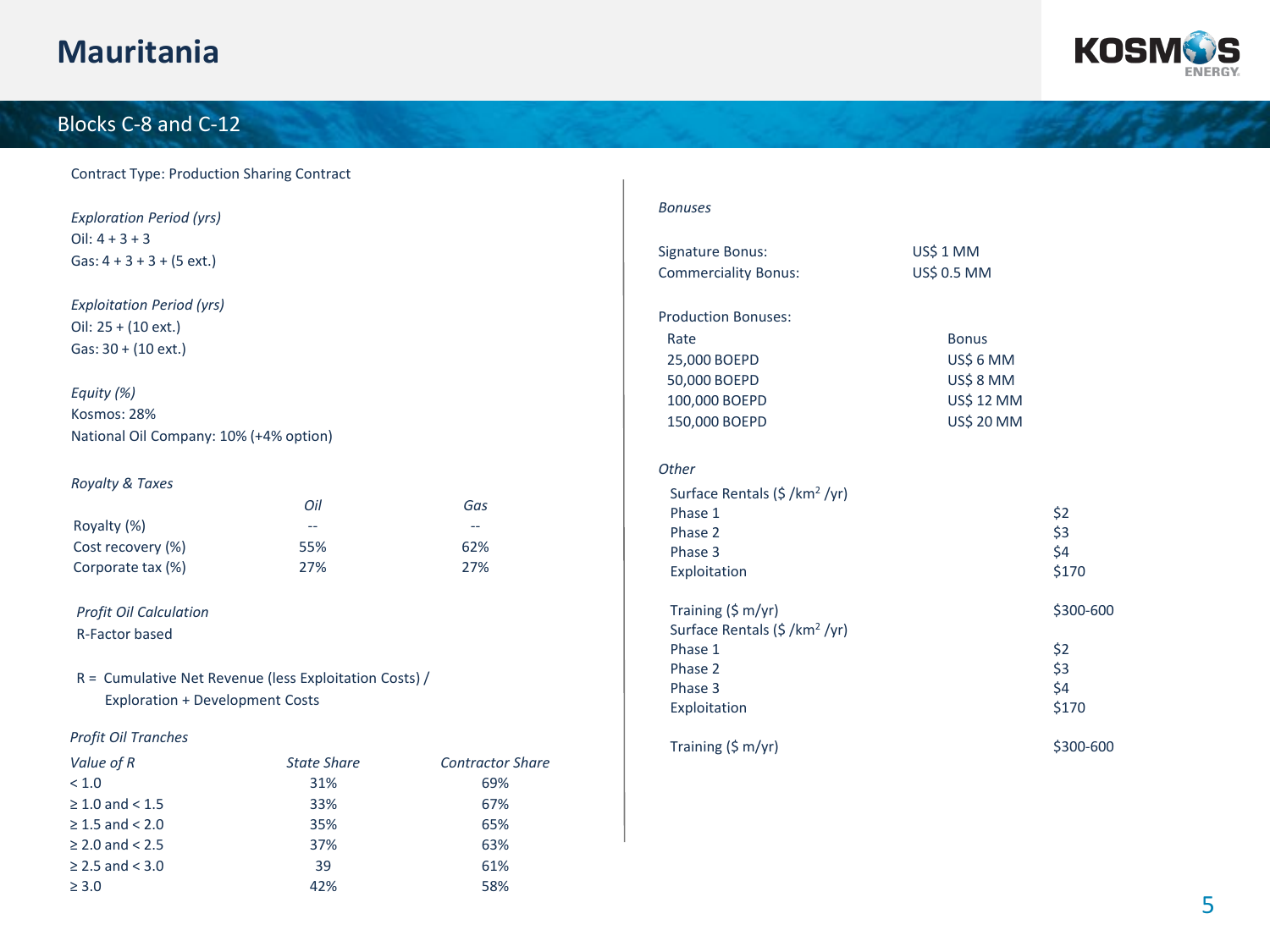

#### Cayar Offshore Profond

#### **Contract Type: Production Sharing Contract Minimum Exploration Investment (\$ mm)**

Exploration Period (yrs):  $2 + 3 + 2.5 + (5 ext.)$ Exploitation Period (yrs): 25 + (10 ext.)

*Equity (%)* Kosmos: 30% NOC: 10% (+ 10% option)

#### *Royalty & Taxes (%)*

| <b>Cost Recovery</b> | 75%  |
|----------------------|------|
| Corporate Tax        | 25%  |
| Dividend Rate        | 5%   |
| Dev. Financing Rate  | 5%   |
| Debt Finance Ded.    | 100% |

#### *Residual Production*

| <b>Daily Production</b> | <b>State Share</b> | <b>Contractor Share</b> |
|-------------------------|--------------------|-------------------------|
| (kboepd)                |                    |                         |
| $\leq 30$               | 35%                | 65%                     |
| $>$ 30 and $\leq$ 60    | 40%                | 60%                     |
| $>60$ and $\leq 90$     | 50%                | 50%                     |
| $> 90$ and $\leq 120$   | 54%                | 46%                     |
| >120                    | 58%                | 42%                     |

| <b>Initial Period</b>       | \$8.0  |
|-----------------------------|--------|
| <b>First Renewal Period</b> | \$20.0 |
| Second Renewal              | \$20.0 |
| Period                      |        |

#### *Other*

| Training/Promotion (\$k p.a.)               | \$300   |
|---------------------------------------------|---------|
| Surface rentals (\$ / km <sup>2</sup> p.a.) | $$5-15$ |
| PETROSEN Equipment (\$k)                    | \$150   |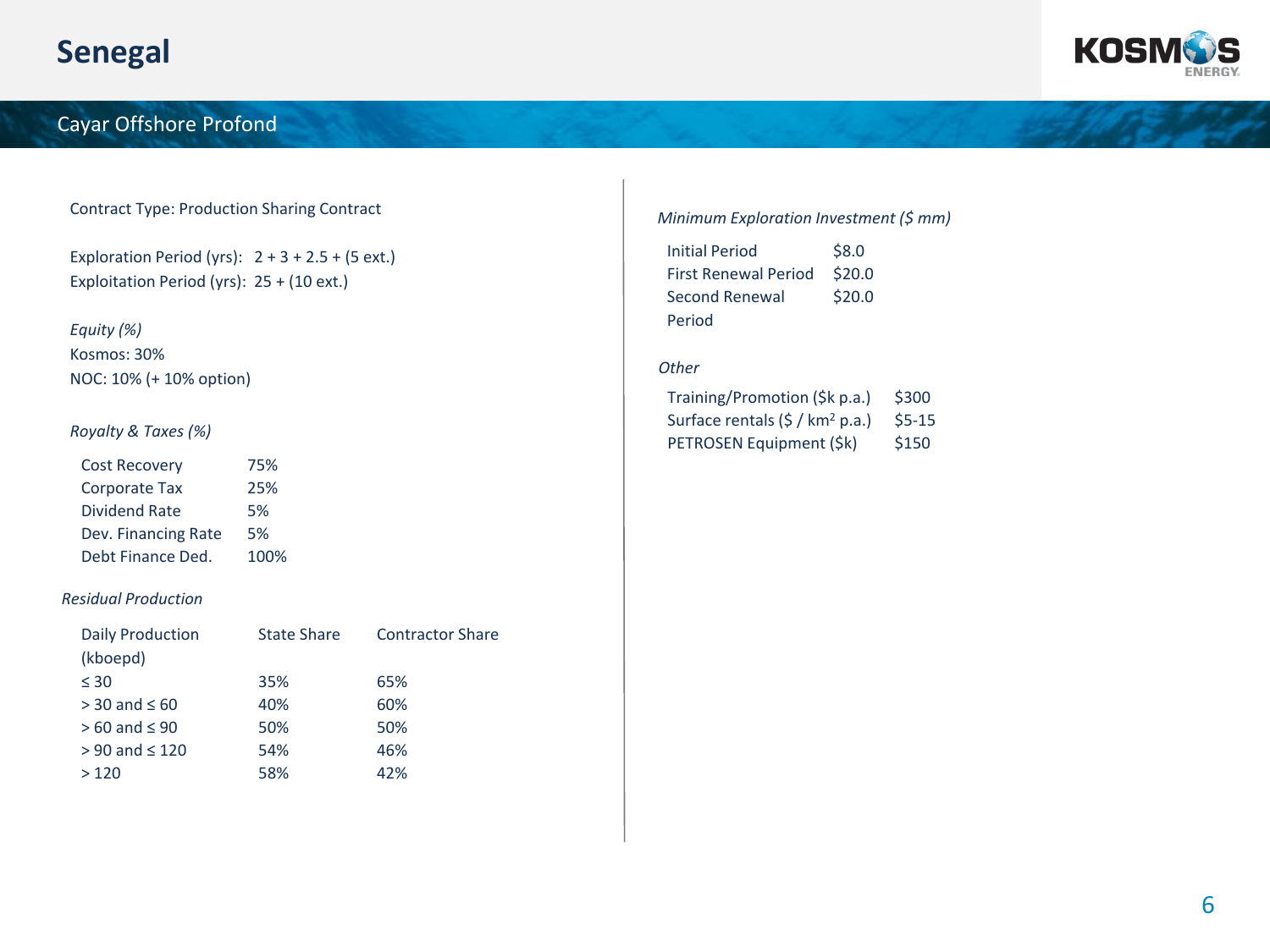# **Sao Tome & Principe**



## Block 5

|                                                   |                                                                                | Bonuses (\$ mm)             |                                               |
|---------------------------------------------------|--------------------------------------------------------------------------------|-----------------------------|-----------------------------------------------|
| <b>Contract Type: Production Sharing Contract</b> |                                                                                | Signature bonus             | \$2                                           |
|                                                   |                                                                                | Commerciality               | \$6                                           |
| <b>Exploration Period (yrs):</b>                  | $7 + 2 + 2$                                                                    |                             |                                               |
| <b>Exploitation Period (yrs):</b>                 | 20                                                                             | <b>Additional signature</b> |                                               |
|                                                   |                                                                                | 25 kboepd                   | \$3                                           |
| Equity (%)                                        |                                                                                | 50 kboepd                   | \$3                                           |
| Kosmos-Production:                                | 45%                                                                            | 100 kboepd                  | \$3                                           |
| NOC - Production:                                 | 15%                                                                            | 150 kboepd                  | \$5                                           |
|                                                   |                                                                                | 250 kboepd                  | \$5                                           |
|                                                   |                                                                                | 350 kboepd                  | \$10                                          |
| Royalty & Taxes                                   |                                                                                | 450 kboepd                  | \$10                                          |
| Royalty                                           | 2%                                                                             | 500 kboepd                  | \$15                                          |
| Cost recovery                                     | 80%                                                                            | 750 kboepd                  | \$15                                          |
| Corporate tax                                     | 30%                                                                            |                             |                                               |
|                                                   |                                                                                | Cumulative production       |                                               |
| Profit Oil                                        |                                                                                | 50 mmboe                    | $\overline{a}$                                |
| <b>Contractor Share</b>                           | <b>Contractor Return</b>                                                       | 100 mmboe                   |                                               |
|                                                   |                                                                                | 150 mmboe                   |                                               |
| 100%                                              | 16%                                                                            | 200 mmboe                   | \$10                                          |
| 90%                                               | 16-19%                                                                         | 350 mmboe                   | \$10                                          |
| 80%                                               | 19-23%                                                                         | 450 mmboe                   | \$15                                          |
| 60%                                               | 23-26%                                                                         | 500 mmboe                   | $-$                                           |
| 50%                                               | 26%                                                                            | 550 mmboe                   | $\overline{\phantom{a}}$                      |
|                                                   |                                                                                | 600 mmboe                   | \$15                                          |
| Rate of Return                                    |                                                                                | 800 mmboe                   | \$15                                          |
|                                                   | ACNF (Current) = (100% + DA) x ACNF (Prior) + NCF (Current) x 100%             |                             |                                               |
|                                                   | ACNCF = Accumulated Compounded Net Cash Flow                                   | Social Projects (\$m/yr)    |                                               |
|                                                   |                                                                                | Phase 1                     | \$400                                         |
| DA = Annual Compound Rate                         |                                                                                | Phase 2                     | \$350                                         |
| a negative ACNCF                                  | Rate of Return between largest DA yield positive ACNCF and smallest DA causing | Phase 3                     | \$350                                         |
|                                                   |                                                                                | Cumulative production       |                                               |
|                                                   |                                                                                | 20 mmboe                    | $\mathord{\hspace{1pt}\text{--}\hspace{1pt}}$ |
|                                                   |                                                                                | 40 mmboe                    | \$2                                           |
|                                                   |                                                                                | 50 mmboe                    | u.                                            |
|                                                   |                                                                                | 60 mmboe                    | $\overline{\phantom{m}}$                      |
|                                                   |                                                                                | 70 mmboe                    | \$3                                           |
|                                                   |                                                                                | 100 mmboe                   | \$5                                           |
|                                                   |                                                                                | 150 mmboe                   | $\sim$ $\sim$                                 |